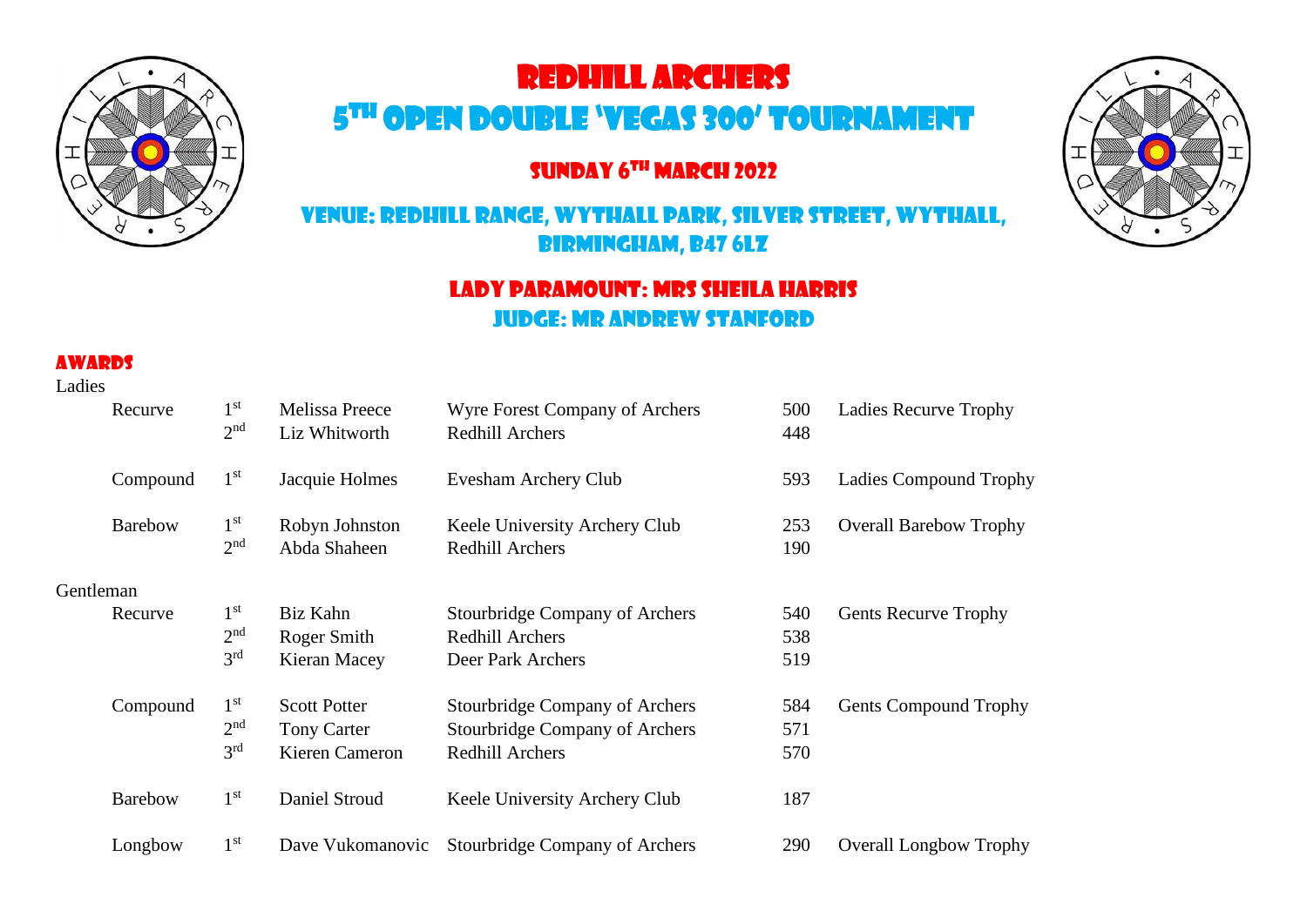|                    | Junior Ladies             |                 |                        |                                  |       |                              |
|--------------------|---------------------------|-----------------|------------------------|----------------------------------|-------|------------------------------|
|                    | <b>Barebow</b>            | 1 <sup>st</sup> | Amber Snell            | Newnham Archery Club             | 219   |                              |
|                    | Longbow                   | 1 <sup>st</sup> | Grace Curran           | Deer Park Archers                | 193   |                              |
|                    | Junior Gents              |                 |                        |                                  |       |                              |
|                    | Recurve                   | 1 <sup>st</sup> | Carlos Amata           | <b>Cheltenham Archers</b>        | 457   |                              |
|                    | Compound                  | 1 <sup>st</sup> | Dillon Keen            | <b>Redhill Archers</b>           | 474   | <b>Overall Junior Trophy</b> |
| <b>Mixed Pairs</b> |                           |                 |                        |                                  |       |                              |
|                    | Recurve                   | 1 <sup>st</sup> | L Whitworth, E Swaddle |                                  | 895   | Kieran Whitworth Trophy      |
|                    | Compound                  | 1 <sup>st</sup> | J Holmes, T Carter     |                                  | 1164  | Ken Knowles Trophy           |
|                    | <b>Casino Bonus Score</b> |                 |                        |                                  |       |                              |
|                    | Highest                   |                 | Kevin McInerney        | Wyre Forest Company of Archers   | $+40$ |                              |
|                    | Lowest                    |                 | Andy Bishop            | <b>Droitwich Archery Society</b> | $-71$ |                              |

### Individual Results

| <b>Ladies Recurve</b>  | <b>Club</b>            | <b>Score</b> | Golds |                         | Casino   | <b>Score R1</b> | <b>Golds R1</b> | X <sub>R1</sub> | Score R <sub>2</sub> | Golds R <sub>2</sub> | X R2           |  |
|------------------------|------------------------|--------------|-------|-------------------------|----------|-----------------|-----------------|-----------------|----------------------|----------------------|----------------|--|
| 1 Melissa Preece       | <b>WFCA</b>            | 500          | 12    | 3                       | $-35$    | 248             |                 |                 | 252                  |                      |                |  |
| 2 Liz Whitworth        | <b>Redhill Archers</b> | 448          | 9     |                         | $\Omega$ | 241             |                 |                 | 207                  |                      | $\overline{0}$ |  |
| 3 Hannah Wilson        | <b>UBAC</b>            | 314          |       | $\overline{0}$          | $+38$    | 179             | $\mathbf{0}$    | $\overline{0}$  | 135                  |                      | $\Omega$       |  |
| 4 Sheila Jakeman       | <b>WFCA</b>            | 235          | ◠     | $\overline{0}$          |          | 109             |                 |                 | 126                  |                      | $\Omega$       |  |
|                        |                        |              |       |                         |          |                 |                 |                 |                      |                      |                |  |
| <b>Ladies Compound</b> | <b>Club</b>            | <b>Score</b> | Golds |                         | Casino   | <b>Score R1</b> | <b>Golds R1</b> | X <sub>R1</sub> | <b>Score R2</b>      | Golds R <sub>2</sub> | X R2           |  |
| 1 Jacquie Holmes       | Evesham AC             | 593          | 51    | 32                      | $\Omega$ | 296             | 25              | 15              | 297                  | 26                   | 17             |  |
| 2 Zara Green           | Ditching AC            | 573          | 37    | 23                      | $-8$     | 287             | 18              | 12 <sup>2</sup> | 286                  | 19                   | 11             |  |
| 3 Sheila Harris        | Redhill Archers        | 546          | 21    | $\overline{\mathbf{r}}$ | $+9$     | 269             | 8               | 3               | 277                  | 13                   | 4              |  |
|                        |                        |              |       |                         |          |                 |                 |                 |                      |                      |                |  |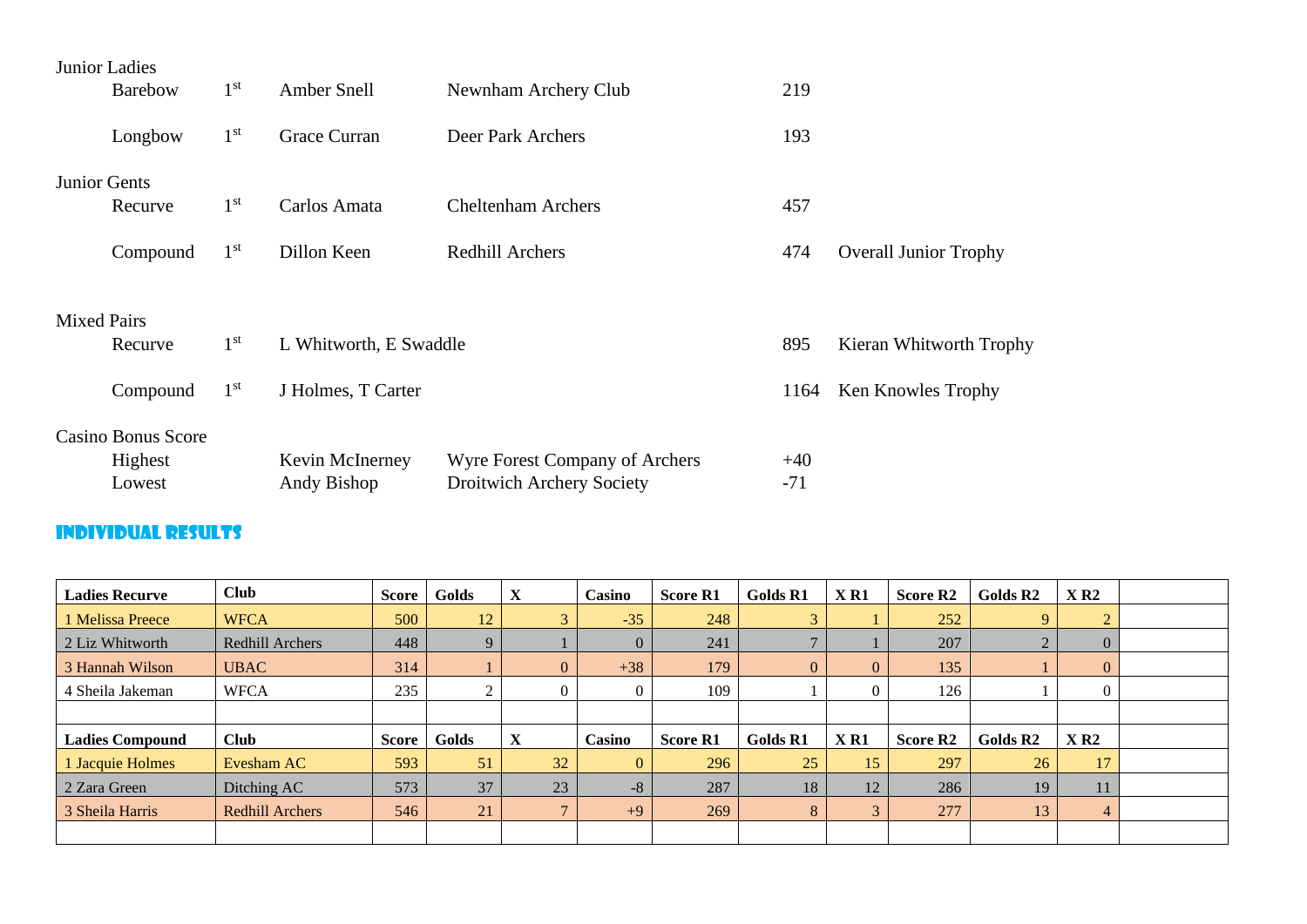| <b>Ladies Barebow</b> | <b>Club</b>            | <b>Score</b>     | Golds          | $\mathbf X$      | Casino           | <b>Score R1</b> | <b>Golds R1</b>  | X <sub>R1</sub>    | <b>Score R2</b>      | Golds R <sub>2</sub> | X R2           |               |
|-----------------------|------------------------|------------------|----------------|------------------|------------------|-----------------|------------------|--------------------|----------------------|----------------------|----------------|---------------|
| 1 Robyn Johnston      | <b>KUAC</b>            | 253              | $\overline{4}$ | $\boldsymbol{2}$ | $-10$            | 109             | $\mathbf{1}$     | $\mathbf{0}$       | 144                  | 3                    | $\overline{2}$ |               |
| 2 Abda Shaheen        | Redhill Archers        | 190              |                | $\mathbf{0}$     | $+6$             | 89              | $\mathbf{1}$     | $\mathbf{0}$       | 101                  | $\overline{0}$       | $\overline{0}$ |               |
| 3 Patti Vukomanovic   | <b>SCOA</b>            | 112              | $\Omega$       | $\boldsymbol{0}$ | $\mathbf{0}$     | 56              | $\boldsymbol{0}$ | $\boldsymbol{0}$   | 56                   | $\overline{0}$       | $\Omega$       |               |
|                       |                        |                  |                |                  |                  |                 |                  |                    |                      |                      |                |               |
| <b>Gents Recurve</b>  | <b>Club</b>            | <b>Score</b>     | Golds          | $\mathbf X$      | <b>Casino</b>    | <b>Score R1</b> | <b>Golds R1</b>  | X <sub>R1</sub>    | <b>Score R2</b>      | Golds R2             | X R2           |               |
| 1 Biz Kahn            | <b>SCOA</b>            | 540              | 25             | 11               | $\mathbf{0}$     | 261             | 11               | $\overline{7}$     | 279                  | 14                   | $\overline{4}$ |               |
| 2 Roger Smith         | Redhill Archers        | 538              | 19             | $12\,$           | $\boldsymbol{0}$ | 265             | 9                | $\boldsymbol{6}$   | 273                  | 10                   | 6              |               |
| 3 Kieran Macey        | Deer Park Archers      | 519              | 15             | $\sqrt{2}$       | $-5$             | 270             | 9                | $\mathbf 2$        | 249                  | $6\overline{6}$      | $\overline{0}$ |               |
| Andy Bishop           | Droitwich AS           | 519              | 14             | 6                | $-71$            | 262             | $\boldsymbol{7}$ | 3                  | 257                  | $\overline{7}$       | $\mathfrak{Z}$ | 2nd Session   |
| 4 Kevin McInerney     | <b>WFCA</b>            | 504              | 12             | $\sqrt{6}$       | $+40$            | 254             | 6                | 3                  | 250                  | 6                    | 3              |               |
| 5 Lee Edwards         | Malvern Archers        | 498              | $8\,$          | $\sqrt{2}$       | $\mathbf{0}$     | 242             | $\overline{4}$   | 1                  | 256                  | $\overline{4}$       | 1              |               |
| 6 Andy Bishop         | Droitwich AS           | 497              | 11             | $\sqrt{2}$       | $-9$             | 247             | $\overline{4}$   | $\overline{c}$     | 250                  | $\overline{7}$       | $\overline{0}$ |               |
| 7 Daniel Ashenden     | <b>UBAC</b>            | 480              | $\overline{4}$ | $\boldsymbol{0}$ | $\overline{0}$   | 247             | 3                | $\boldsymbol{0}$   | 233                  | $\mathbf{1}$         | $\overline{0}$ |               |
| 8 Dan Hansard         | <b>SCOA</b>            | 467              | $8\,$          | $\mathfrak{Z}$   | $-3$             | 231             | $\overline{2}$   | $\boldsymbol{0}$   | 236                  | 6                    | 3              |               |
| 9 Elijah Swaddle      | <b>UBAC</b>            | 447              | $\overline{7}$ | $\mathbf{1}$     | $+9$             | 217             | $\mathbf{1}$     | $\boldsymbol{0}$   | 230                  | 6                    | 1              |               |
| 10 Peter Langmaid     | <b>SCOA</b>            | 437              | 9              | $\mathbf{1}$     | $-3$             | 212             | $\tau$           | 1                  | 225                  | $\overline{2}$       | $\overline{0}$ |               |
| 11 Nigel Jakeman      | <b>WFCA</b>            | 323              |                | $\mathbf{1}$     | $-59$            | 152             | $\mathbf{1}$     | 1                  | 171                  | $\overline{0}$       | $\overline{0}$ |               |
| <b>Edward Hill</b>    | <b>WFCA</b>            | $\boldsymbol{0}$ | $\overline{0}$ | $\mathbf{0}$     | $\mathbf{0}$     | $\overline{0}$  | $\boldsymbol{0}$ | $\boldsymbol{0}$   | $\mathbf{0}$         | $\overline{0}$       | $\overline{0}$ | Did not shoot |
|                       |                        |                  |                |                  |                  |                 |                  |                    |                      |                      |                |               |
| <b>Gents Compound</b> | <b>Club</b>            | <b>Score</b>     | Golds          | $\mathbf X$      | Casino           | <b>Score R1</b> | <b>Golds R1</b>  | $X$ R <sub>1</sub> | Score R <sub>2</sub> | Golds R <sub>2</sub> | X R2           |               |
| 1 Scott Potter        | <b>SCOA</b>            | 584              | 44             | 23               | $+19$            | 294             | 24               | 9                  | 290                  | 20                   | 14             |               |
| 2 Tony Carter         | <b>SCOA</b>            | 571              | 35             | $22\,$           | $\boldsymbol{0}$ | 288             | 21               | 14                 | 283                  | 14                   | $\bf 8$        |               |
| 3 Kieren Cameron      | <b>Redhill Archers</b> | 570              | 33             | 18               | $+10$            | 284             | 16               | 9                  | 286                  | 17                   | 9              |               |
| 4 David Martel        | Malvern Archers        | 569              | 34             | 16               | $-11$            | 285             | $18\,$           | 6                  | 284                  | 16                   | 10             |               |
| 5 Mike Podmore        | Redhill Archers        | 549              | 21             | $\overline{9}$   | $-8$             | 273             | 9                | 5                  | 276                  | 12                   | $\overline{4}$ |               |
| 6 Jamie Harris        | Evesham AC             | 523              | 31             | 13               | $-9$             | 287             | 23               | 9                  | 236                  | 8                    | $\overline{4}$ |               |
| 7 Richard Harris      | Redhill Archers        | 519              | 18             | $\boldsymbol{7}$ | $-6$             | 266             | 8                | 5                  | 253                  | 10                   | $\overline{2}$ |               |
| 8 Mark Wragg          | <b>SCOA</b>            | 507              | 19             | $\overline{9}$   | $-25$            | 254             | 9                | $\overline{4}$     | 253                  | 10                   | 5              |               |
| 9 Mike Keen           | Redhill Archers        | 492              | 17             | $\overline{4}$   | $+4$             | 255             | 8                | $\mathbf{1}$       | 237                  | 9                    | $\overline{3}$ |               |
|                       |                        |                  |                |                  |                  |                 |                  |                    |                      |                      |                |               |
| <b>Gents Barebow</b>  | <b>Club</b>            | <b>Score</b>     | Golds          | $\mathbf X$      | Casino           | <b>Score R1</b> | <b>Golds R1</b>  | $X$ R1             | <b>Score R2</b>      | Golds R <sub>2</sub> | X R2           |               |
| 1 Daniel Stroud       | <b>KUAC</b>            | 187              | $\overline{2}$ | $\mathbf{1}$     | $+2$             | 100             | 1                |                    | 87                   |                      | $\overline{0}$ |               |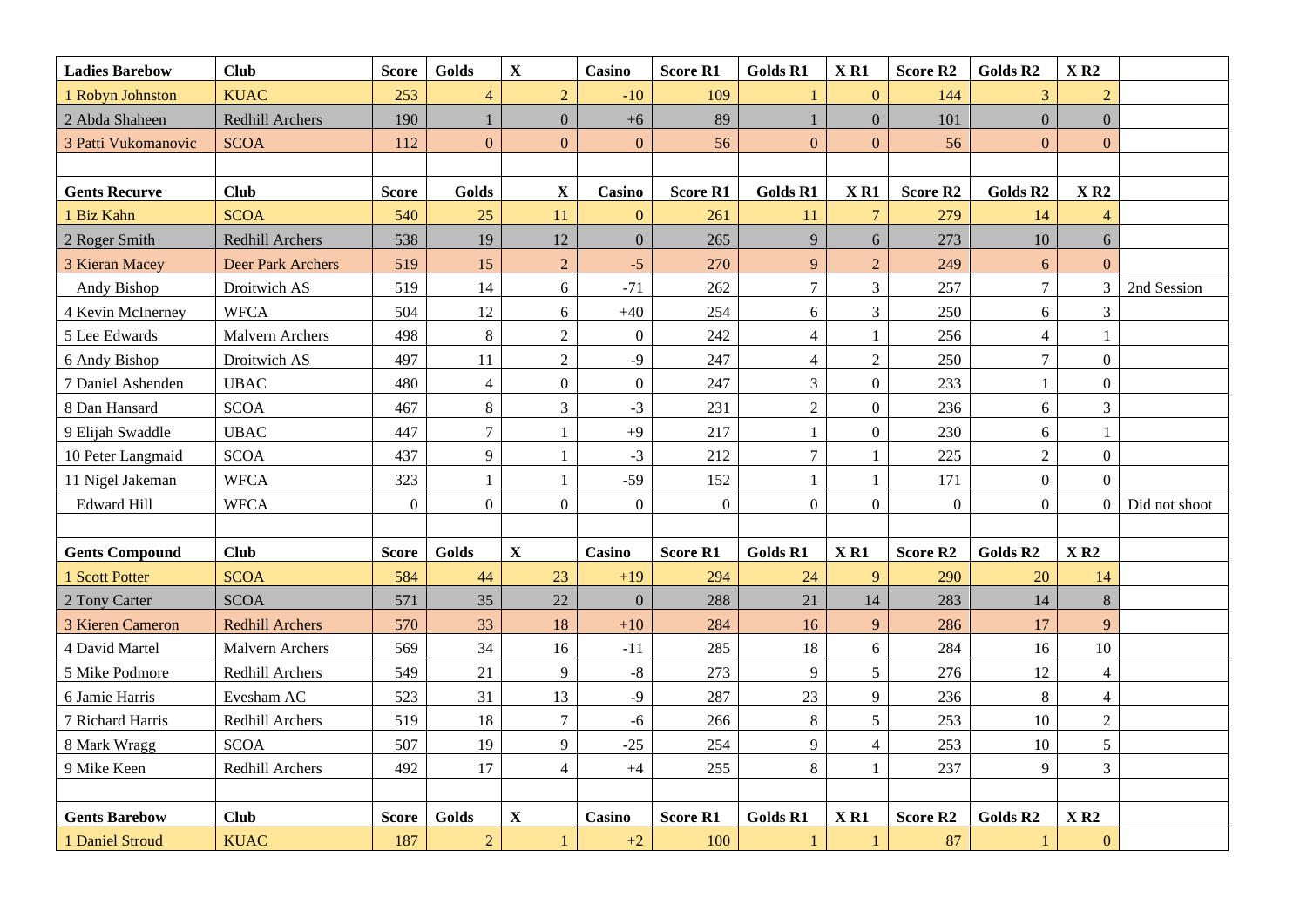| <b>Gents Longbow</b>         | <b>Club</b>               | <b>Score</b> | Golds          | $\mathbf X$    | Casino       | <b>Score R1</b> | <b>Golds R1</b> | X <sub>R1</sub> | <b>Score R2</b> | Golds R <sub>2</sub> | X R2           |  |
|------------------------------|---------------------------|--------------|----------------|----------------|--------------|-----------------|-----------------|-----------------|-----------------|----------------------|----------------|--|
| 1 Dave Vukomanovic           | <b>SCOA</b>               | 290          | 5              |                | $+8$         | 149             | $\overline{2}$  | $\overline{0}$  | 141             | 3                    |                |  |
| 2 Kevin Macey                | Deer Park Archers         | 272          | 3              | $\overline{0}$ | $-8$         | 116             | $\overline{0}$  | $\overline{0}$  | 156             |                      | $\Omega$       |  |
|                              |                           |              |                |                |              |                 |                 |                 |                 |                      |                |  |
| <b>Jun Ladies Barebow</b>    | <b>Club</b>               | <b>Score</b> | Golds          | $\mathbf{X}$   | Casino       | <b>Score R1</b> | <b>Golds R1</b> | X <sub>R1</sub> | <b>Score R2</b> | Golds R <sub>2</sub> | X R2           |  |
| 1 Amber Snell                | Newnham AC                | 219          |                | $\mathbf{0}$   | $\mathbf{0}$ | 134             |                 | $\overline{0}$  | 85              | $\overline{0}$       | $\mathbf{0}$   |  |
| 2 Ava Snell                  | Newnham AC                | 175          |                |                | $+10$        | 72              |                 |                 | 103             | $\Omega$             | $\Omega$       |  |
|                              |                           |              |                |                |              |                 |                 |                 |                 |                      |                |  |
| <b>Jun Ladies Longbow</b>    | <b>Club</b>               | <b>Score</b> | Golds          | $\mathbf{X}$   | Casino       | <b>Score R1</b> | Golds R1        | X <sub>R1</sub> | <b>Score R2</b> | Golds R <sub>2</sub> | X R2           |  |
| 1 Grace Curran               | <b>Deer Park Archers</b>  | 193          | $\overline{0}$ | $\mathbf{0}$   | $-25$        | 113             | $\mathbf{0}$    | $\overline{0}$  | 80              | $\overline{0}$       | $\overline{0}$ |  |
|                              |                           |              |                |                |              |                 |                 |                 |                 |                      |                |  |
| <b>Jun Gents Recurve</b>     | <b>Club</b>               | <b>Score</b> | Golds          | $\mathbf X$    | Casino       | <b>Score R1</b> | Golds R1        | X <sub>R1</sub> | <b>Score R2</b> | Golds R <sub>2</sub> | X R2           |  |
| 1 Carlos Amata               | <b>Cheltenham Archers</b> | 457          | 5              |                | $-6$         | 216             | 3               |                 | 241             | $\overline{2}$       | $\Omega$       |  |
|                              |                           |              |                |                |              |                 |                 |                 |                 |                      |                |  |
| <b>Jun Gents</b><br>Compound | <b>Club</b>               | <b>Score</b> | Golds          | $\mathbf X$    | Casino       | <b>Score R1</b> | Golds R1        | X <sub>R1</sub> | <b>Score R2</b> | Golds R <sub>2</sub> | X R2           |  |
| 1 Dillon Keen                | <b>Redhill Archers</b>    | 474          | 10             | 5              | $+1$         | 224             | 6               | $\overline{4}$  | 250             | $\overline{4}$       |                |  |

#### Mixed pairs results

#### Recurve (including b/b & l/B)

| 1 L Whitworth, E Swaddle     | 895 |
|------------------------------|-----|
| 2 H Wilson, Kieran Macey     | 833 |
| 3 M Preece, N Jakeman        | 823 |
| 4 R Johnston, R Smith        | 791 |
| 5 S Jakeman, A Bishop        | 732 |
| 6 C Amata, Kevin Macey       | 729 |
| 7 G Curran, K McInerney      | 697 |
| 8 A Shaheen, L Edwards       | 688 |
| 9 Ava Snell, D Hansard       | 642 |
| 10 P Vukomanovic, D Ashenden | 592 |
| 11 Amber Snell, D Stroud     |     |